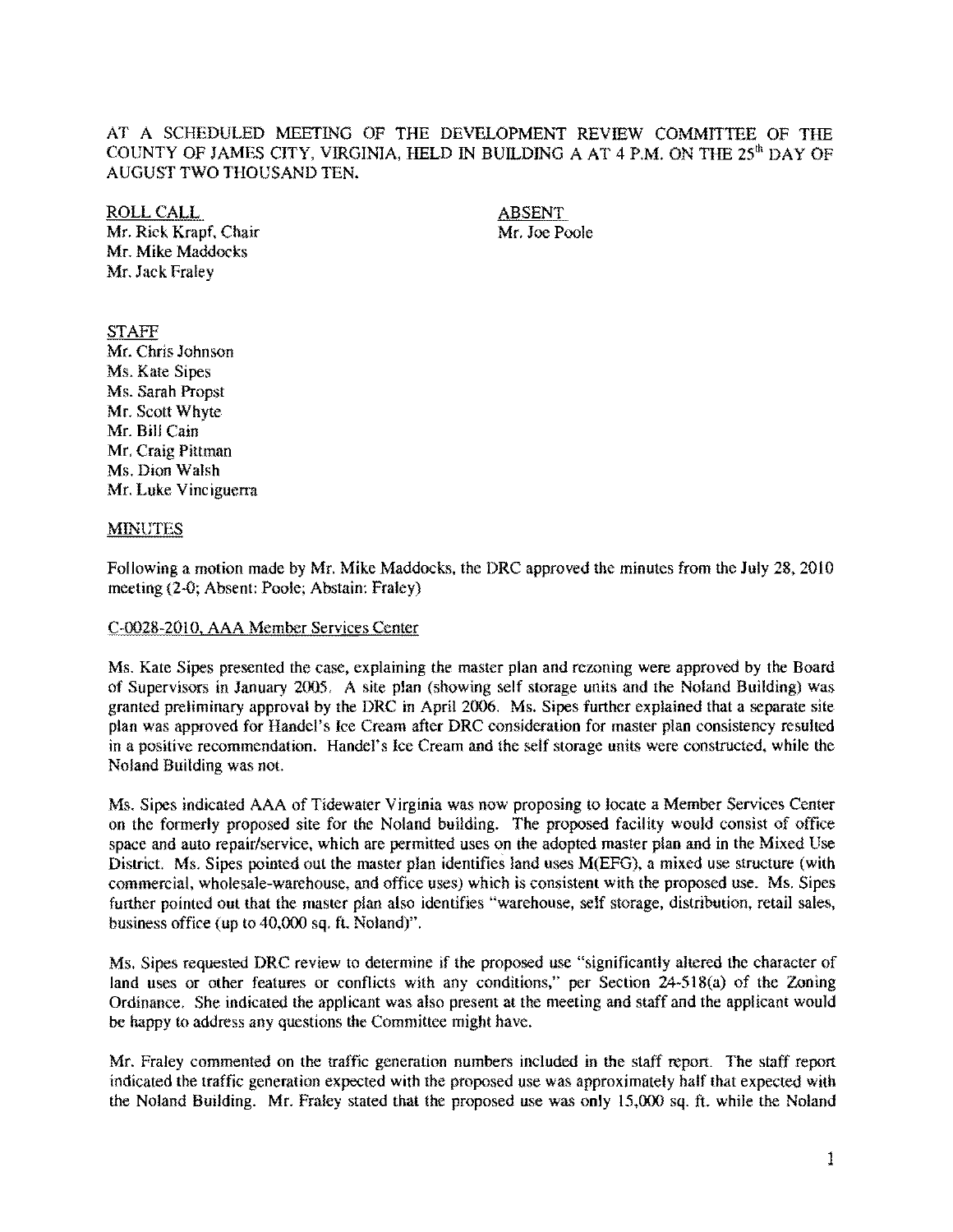Building was 40,000 sq. ft. and he would have preferred that the staff report to include traffic generation assuming the AAA facility was 40,000 for comparison purposes.

Ms, Sipes responded that the traffic generation numbers compare the previously approved and the current proposaL At such time in the future when either an addition or a separate use is proposed on any remaining land, traffic generation for that proposal would be used to evaluate that application,

Mr. Fraley stated any possible expansion should have been included in the traffic information presented for this case. He further stated that the County should evaluate the process by which changes are made for approved legislative cases, as the public often comments to Planning Commission and Board members about something being approved and something different being built. He further stated that this was not a concern in this case in particular, but the PC, BOS and staff should evaluate the processes involved,

Mr. Maddocks stated that his understanding was this proposal calls for a smaller building and less traffic than originally proposed, Ms, Sipes responded both points were correct. Mr. Maddocks further stated that the AAA facility would be less obtrusive in appearance than the previously proposed Noland Building. Ms, Sipes responded that no building elevations had been submitted for the Noland Building so it would be difficult to compare the appearance of the two uses; however, elevations were provided for the AAA facility and the Committee was able to evaluate the current proposal.

Mr. Fraley asked the applicant about ingress and egress for the site and how many service bays would be involved for auto repair. Mr. Bolac, representing AAA of Tidewater Virginia responded that ten bays would be inside the building but access would be through a single overhead door at the rear of the facility. Mr. Arch Marston of AES produced plan copies showing access from Noland Avenue to the AAA site, noting the connection point between AAA and Handel's Ice Cream would be modified to provide more direct access to AAA. Mr. Fraley indicated his preference for the modification as it would avoid comingling of traffic between Handel's Ice Cream and AAA.

On a motion by Mr. Fraley, the application was detennined to be consistent with the adopted master plan by a vote of 3-0 (Fraley, Krapf, Maddocks: Aye. Poole: absent).

#### SP-0064-201O, Anderson's Comer Animal Hospital Exercise Yard SP Amendment

Ms. Sarah Propst presented the staff report explaining that the DRC was being asked to make a determination of master plan consistency. The approved master plan indicates a dog exercise area of approximately 6,000 sq. ft. but the exereise pen that was built is approximately 13,700 sq. ft. According to the SUP conditions, the DRC is allowed to approve minor changes that do not affect the concept or character of the development.

Mr. Krapf thanked Dr. Andrew Murphie, owner of the Anderson's Corner Animal Hospital, for coming to the meeting, He then asked Dr. Murphie why the exercise area's location and size was significantly larger from what was shown on the master plan.

Dr. Murphie explained that there was no fraudulent intent. When he appeared before the Board there were several items that the Board found very important; among them pecan tree preservation, architectural design of the building. and planting trees, He did all of these things and when the dog exereise area was flagged he mentioned to the contractor that the area was too small. The contractor expanded the area and the building received its CO. The fence became an issue once an incident occurred with some neighborhood dogs. Dr. Murphie explained that the fenced area is needed in order to protect staff and patients and he had expected the contractor to inform him of any problems with the site.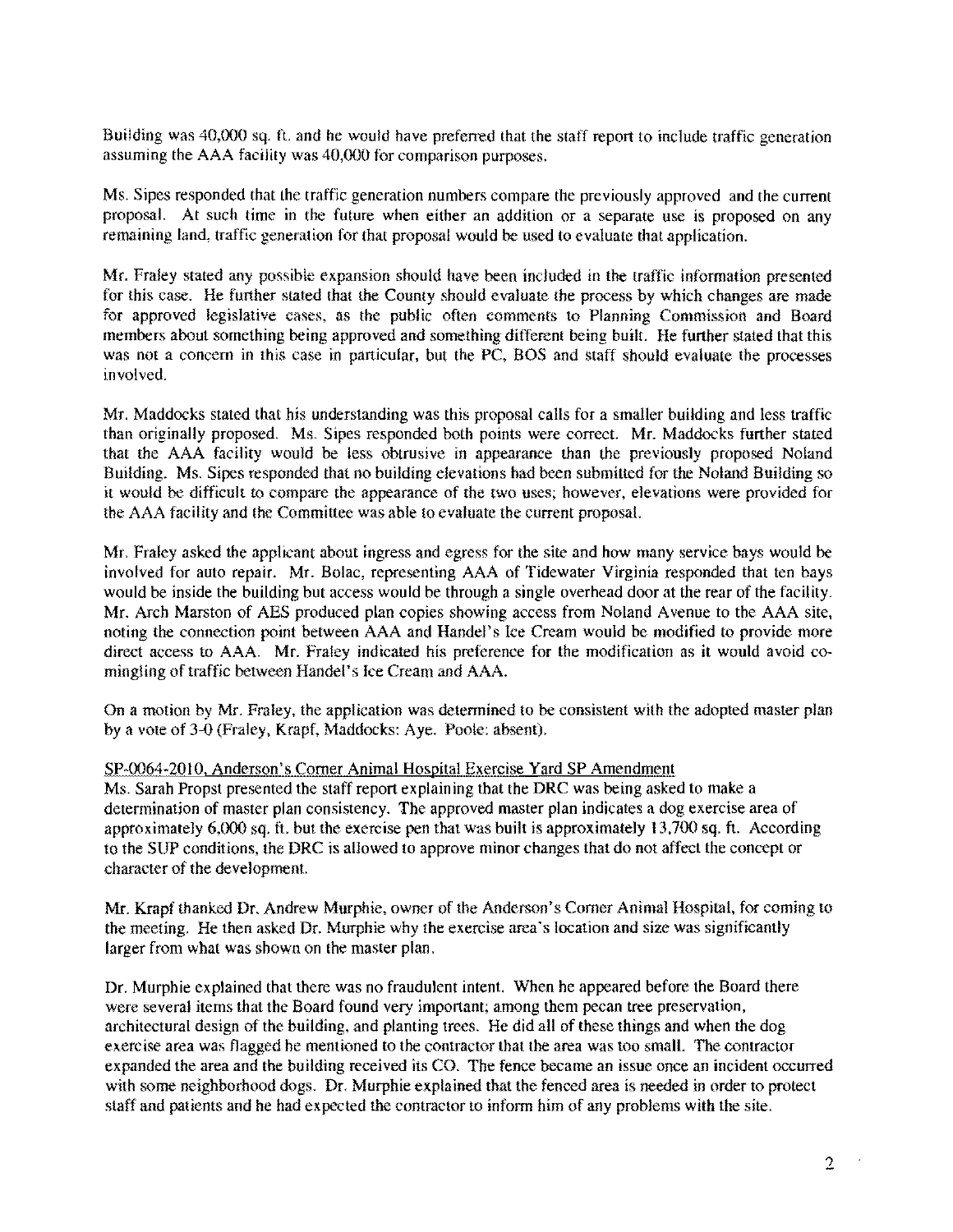Mr. Fraley explained that the issue is that the master plan does not match what is on the ground. He explained that citizens are very vocal when developments are approved and what is shown on the master plan is not what is built.

Dr. Murphic said that he remembers the contractor showing him the dog pen area and he felt that it was too small. He relied on the contractor to tell him if he couldn't expand it.

Mr. Fraley said that in the future Dr. Murphic should consult the master plan before making any changes. Dr. Murphie apologized and said that there was no intention of fraud or to circumvent the adopted conditions.

Mr. Krapf assured Dr. Murphie that while he did not think that was the case, he reiterated that the role of the DRC was to ensure that the changes were consistent with the approved SUP.

Mr. Fraley explained that one of his concerns involved the infiltration basin and whether it can be effective at mitigating pathogens when it is not disconnected from the source.

Mr. Cain described the typical infiltration basin as being an open pond and explained that this basin is filled with stone and was designed with the purpose of facilitating the breakdown of the materials leaving the dog run rather than allowing the runoff to enter directly into the tributary with no treatment. Mr. Cain explained that he had no concern with the gravel pit except that the stones might be difficult for the dogs to walk on.

Dr. Murphie explained that the staff walks animals in the area and that they walk them on a path. Mr. Cain noted that when he made a site visit he saw staff picking up after the animals and asked if this was always the case.

Dr. Murphie said that they always follow that practice.

On a motion by Mr. Fraley the DRC unanimously agreed that the development is consistent with the master plan by a vote of 3-0. (Fraley, Krapf, Maddocks: AYE; Poole: Absent.)

#### S-0023-2010, Colonial Heritage Phase 4, Section 1

Mr. Vinciguerra presented the staff report stating that Section 24-147(a) of the Zoning Ordinance requires DRC review of a development which proposes 50 or more units. The proposed subdivision calls for 78 units. Mr. Vinciguerra recommended the DRC recommend preliminary approval subject to outstanding agency comments.

Sighting staff comments, Mr. Fraley recommended the applicant consider a more innovative approach 10 the streetscape design and recommended the applicant try to preserve more specimen trees.

Mr. Arch Marston of AES responded that given the small lot size, the sidewalk, utilities, driveways and clear zone it is difficult to find room for the street trees.

Mr. Fraley responded that the street trees be the starting point of the design.

Mr. Scott Whyte responded a possible solution could be to switch the location of the utilities with the tree line. Mr. Howard Price responded that would put the sidewalk too far away from the street. Mr. Marston noted that it may not be possible to put the trees any closer to the street for visibility reasons.